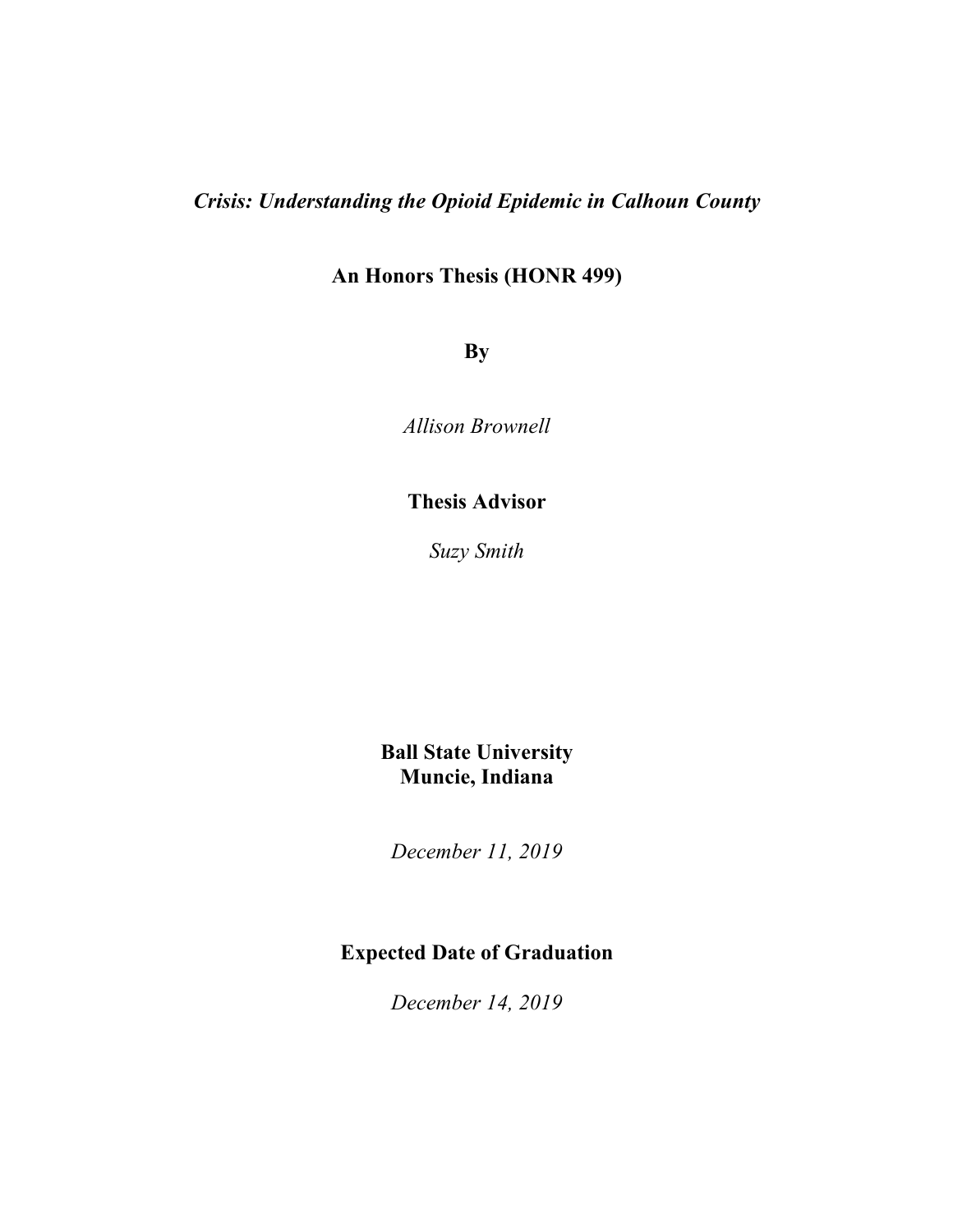#### **Abstract**

Opioid addiction is a devastating problem across the United States, with staggeringly high addiction and overdose rates in the Midwest alone. Calhoun County, the county in which I grew up, is one of the worst counties in the state of Michigan for opioid abuse. Through this four-part documentary series, I explore the perspectives of people who see the effects opioids in their daily life, from a former addict to a 911 operator. This project aims to bring to light the true, complicated nature of the opioid epidemic so that matters surrounding opioids can be better understood by the general public.

### **Acknowledgments**

I would like to thank Suzy Smith for advising me through this project. Her continued support and advice through this complicated endeavor allowed me to create a more elaborate finished product than I could have ever imagined and of which I am truly proud.

I would also like to thank Tod, Rockne, Jordan, Morgan, Erin, Sheriff Matt Saxton, Dr. Michael Chapman, Deputy Dubois, and my father, Kevin, for allowing me to interview them for the documentary series. Their participation and honesty created the backbone of my entire project.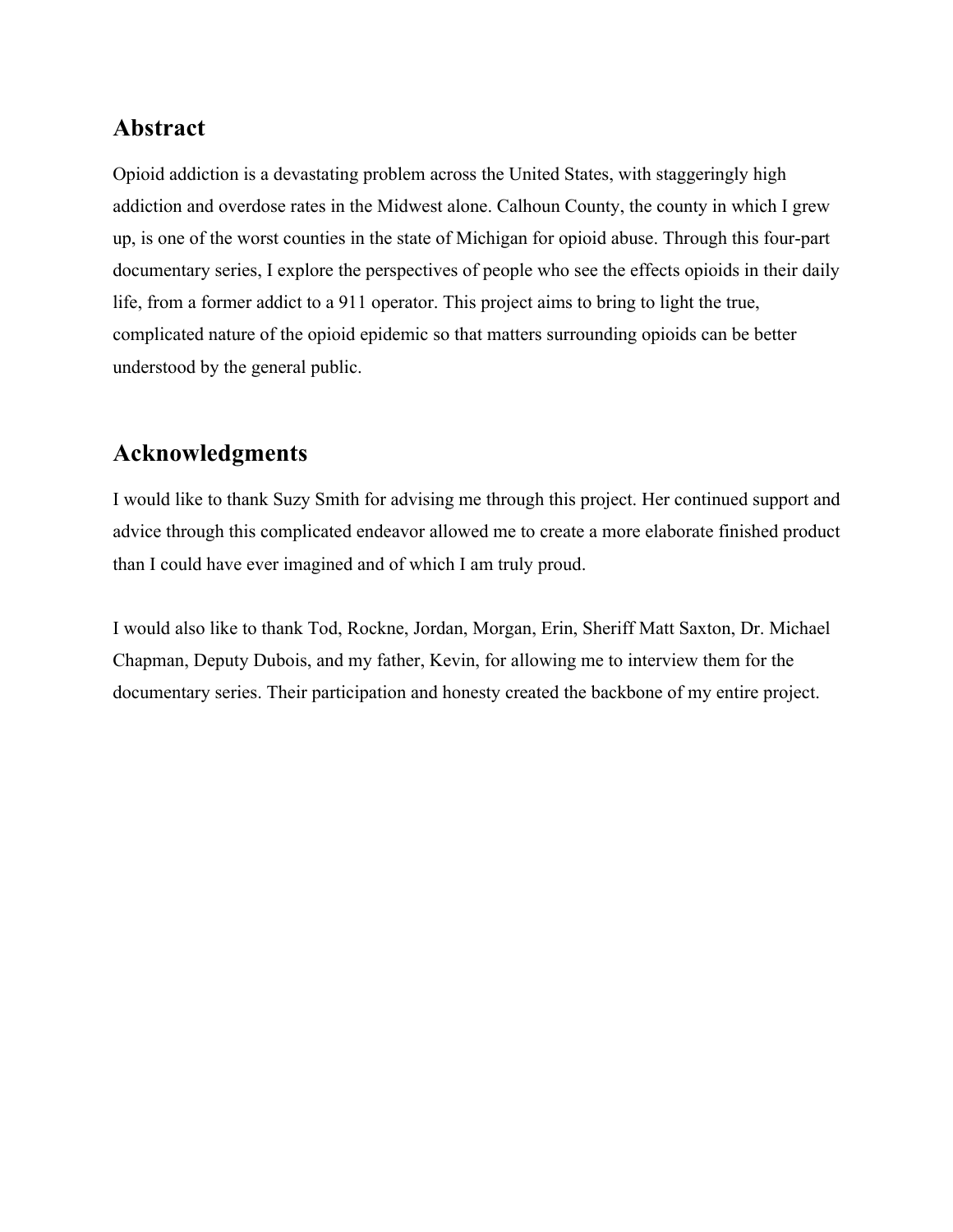# **Table of Contents**

| Creative Project: https://allisonbrownell2.wixsite.com/thesis |  |
|---------------------------------------------------------------|--|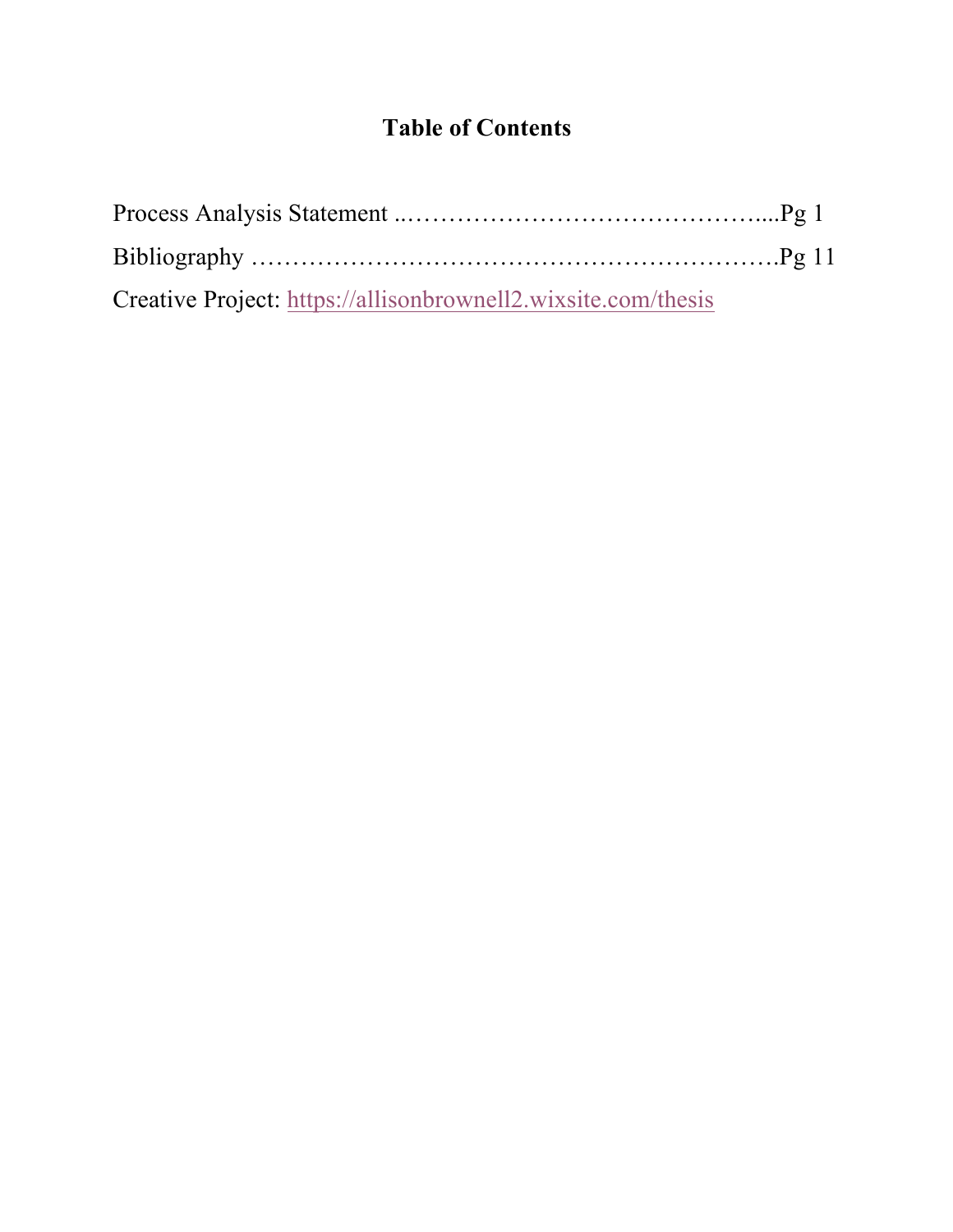#### Process Analysis Statement

I have always been interested in the media's representation of opioid addiction, especially in the area where I grew up in Michigan. Calhoun County, where I have lived all my life before attending Ball State University, was always portrayed as one of the worst areas for opioid addiction. As I grew up I saw more and more stories about this opioid crisis in the newspapers and on television, and I heard more and more people talk about people they knew dying from overdoses. My interest reached a new level when my father began taking prescribed opioids to help with the pain from a series of severe back injuries and resulting surgeries. The opioids he took seemed to be the only remedy to allow him to live a normal life, so I wondered, *How can so many people be suffering from addiction and dying from overdosing on the same substances that are helping my dad cope with his pain?*

This curiosity was the inspiration for my creative thesis project. From my original question, I began researching about the problem of opioid addiction itself so that I could develop a better understanding of the topic before beginning the filming process. I found staggering statistics:

- In 2016, there were twice the national average amount of opioids dispensed in Calhoun County, at roughly 120 prescriptions per every 100 people.
- More than 40 people died because of opioids in Calhoun County every year between 2015 and 2017.<sup>1</sup>

These numbers were shocking, but I wanted to know just how bad Calhoun County was compared to other Michigan counties. Although the numbers varied a bit by source, I found that

 <sup>1</sup> "calhouncountymi.gov." *calhouncountymi.gov*. Calhoun County, May 25, 2018. https://www.calhouncountymi.gov/assets/1/7/Opioid PR 5-25-18 docx (1).pdf.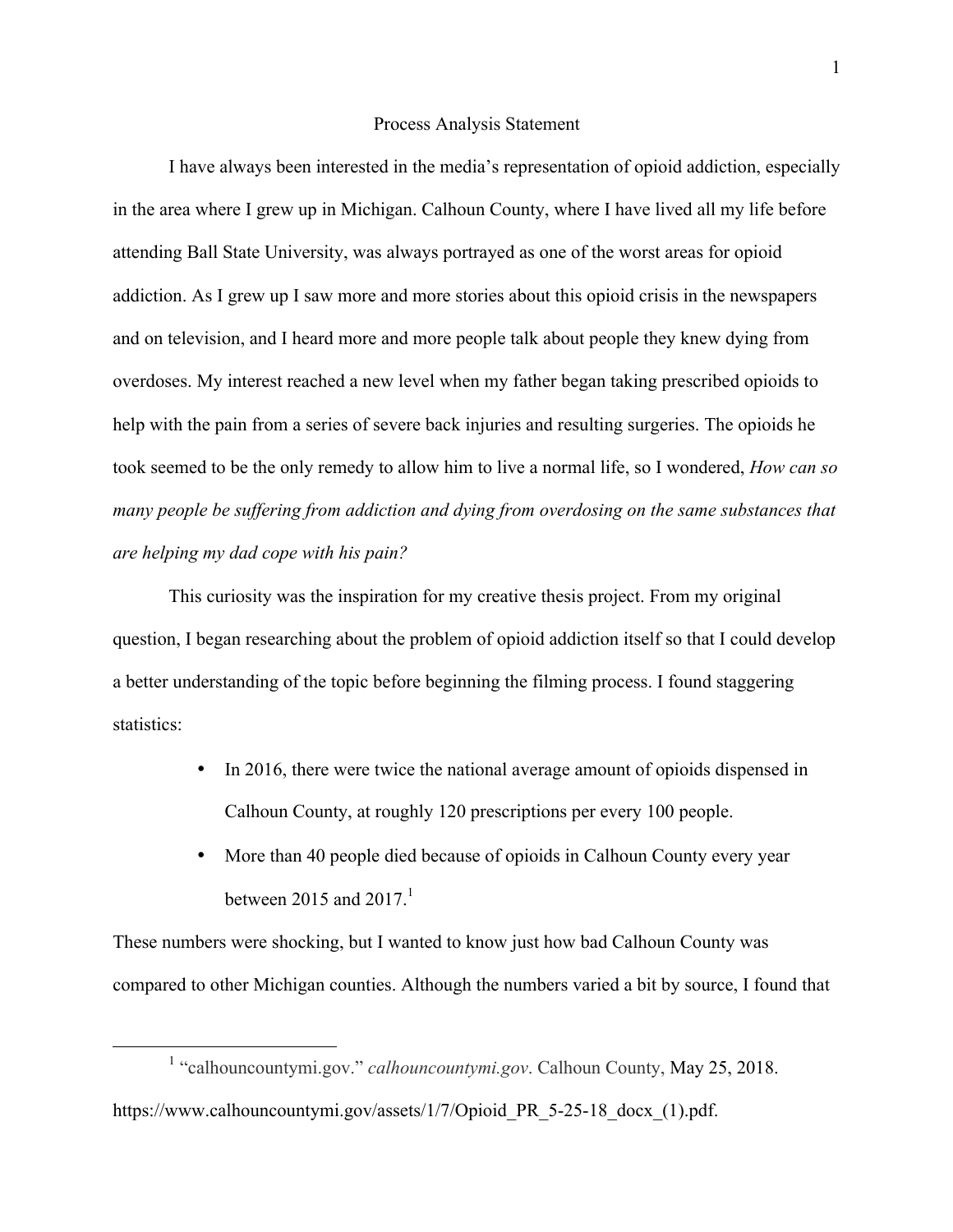Calhoun County was typically listed between second or fourth highest for opioid overdoses. According to an article by the *Detroit Free Press*, in 2015, Calhoun County was the second worst county in the state of Michigan for opioid and heroin-related deaths, with 2.8 deaths per every 10,000 residents.<sup>2</sup> After seeing the data that confirmed the seriousness of the opioid addiction in my home county, combined with my existing interest on the topic, I knew I needed to create my thesis around Calhoun County's apparent opioid crisis.

After selecting my topic, I began the process of figuring out how to best format my creative thesis. I knew that I wanted to create some form of documentary project, but I was also inspired by documentary series I had seen from channels on YouTube like Vice and BBC Three that had similarly highlighted serious subjects. I liked the idea of a four-part series that could be watched back-to-back as a full documentary but that also could be watched as episodes and still be meaningful. This way viewers could take breaks if the content was upsetting to them, but it also would help prevent people from losing interest, as can often happen with long-form video. I felt that in order to best target the average Michigan resident, for whom this project is meant, I needed to create the documentary in a way that was the most "user-friendly." Since most people prefer to sit through shorter videos and most video content that people take in is generally short content like one would find on a social media platform, I decided that I would attempt to emulate that style as much as possible with my final product, while still allowing the videos to be informative and well-rounded.

The second step I took in preparing for my thesis was to gather people who would be willing to talk with me on camera. First, I asked my father, as he was the original inspiration for

 <sup>2</sup> Kristi Tanner, "Tragic toll: Drug overdose deaths quadruple in Michigan," *Detroit Free Press,* April 21, 2017.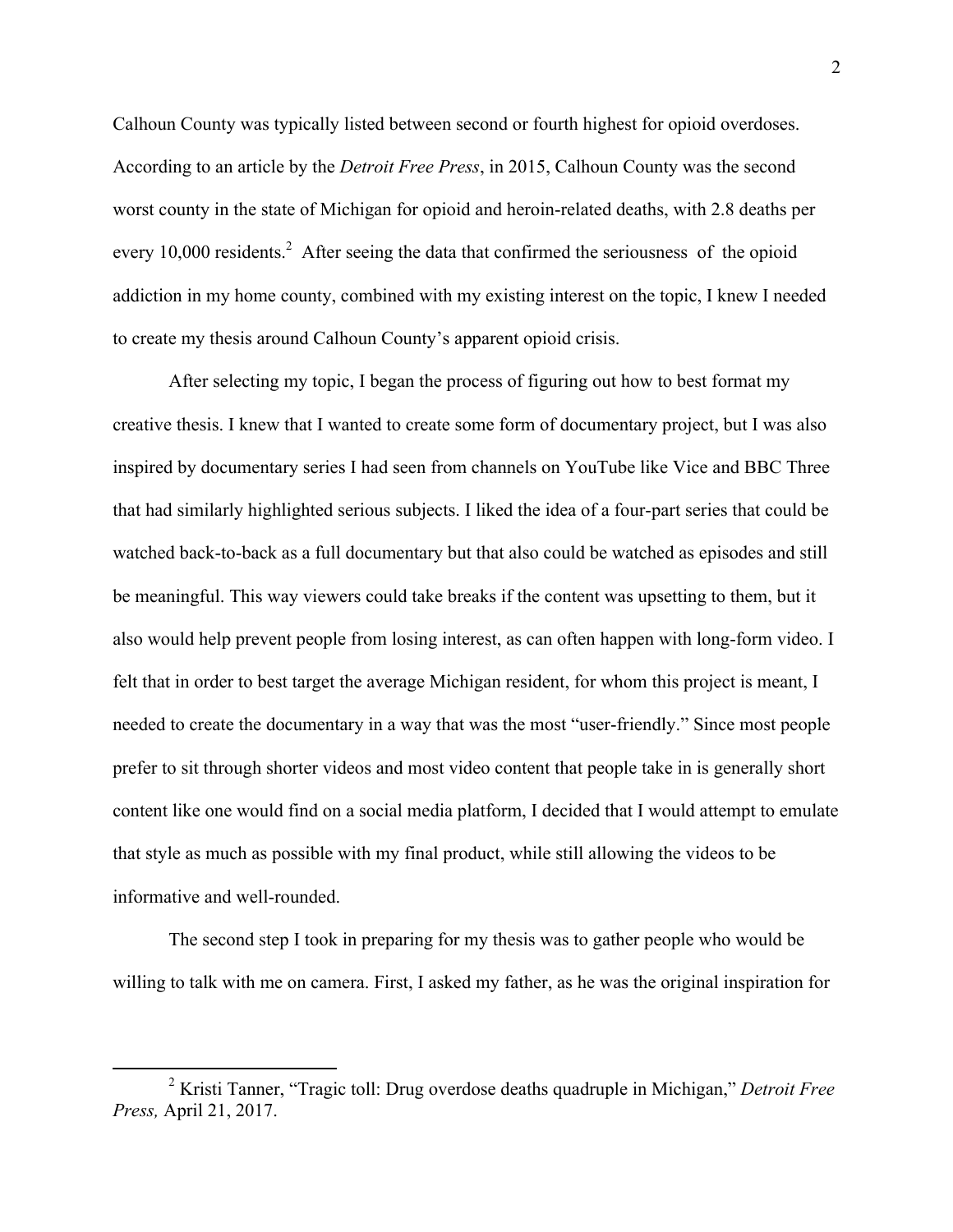the project. After receiving his approval and agreement to speak on camera about his experience with opioids, I made a list with my thesis advisor of people to contact. My thesis advisor had a friend who used to work for Calhoun County's 911 dispatch center, so I contacted her. She referred me to Sheriff Matt Saxton and Erin Allwardt, the current dispatch supervisor for the county's 911 dispatch center. I continued gathering contact information from people who knew someone who they thought would be interested in taking part in my project, and eventually I had compiled a list of future interviews that I felt would create a full story. I found this portion of the process to be easier than I had originally expected as everyone I contacted either agreed to talk with me on camera or found somebody else in their office who was willing to be part of the project. A benefit of creating my thesis project around the area surrounding my hometown was that many people I contacted knew me or at least knew of me, so they felt comfortable talking with me or referring me to somebody else in their field.

Once I initially spoke with people and scheduled times to interview them, the next step I took was to do more research on the topic and on each interviewee's position as much as possible so that I could ask the most effective questions for my project. I developed question lists for each person I talked to, and as I conducted more interviews, I found which questions worked and which ones did not. It was helpful that my first interview was with a doctor who was very well spoken and had an incredible amount to say about all areas of the topic. His interview somewhat shaped the questions I asked people after that as I could begin to imagine the storyline of the series based on my conversation with the doctor.

After I collected my initial interviews, I watched all of the footage to make sure that every important aspect of the topic had been covered by the answers in each interview. I then made lists of what b-roll, or supplemental footage, I still needed. For example, to support the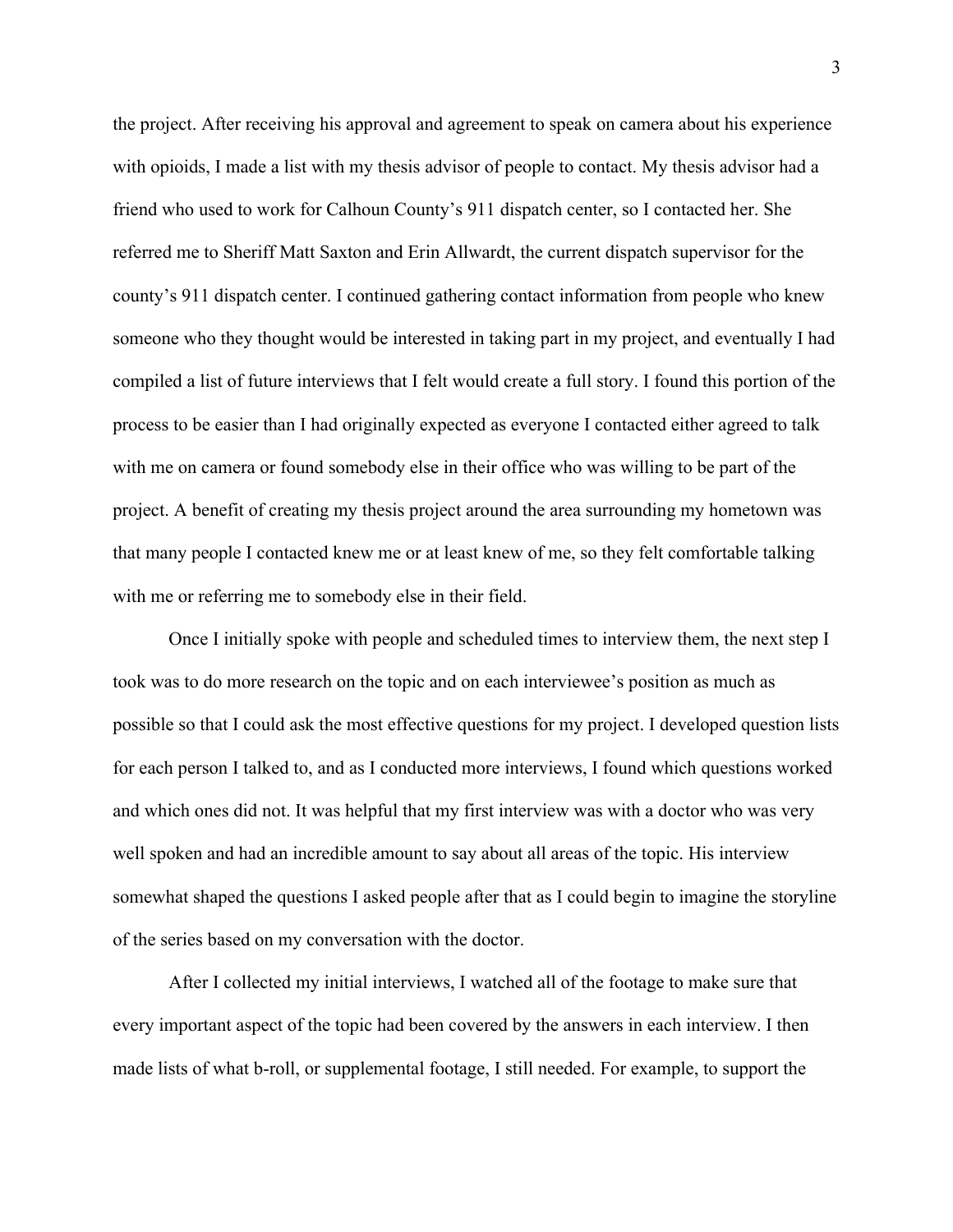interview given by Sheriff Saxton, I needed b-roll of a police car, lights flashing, and Narcan as these were all objects that related to what he said in his interview. For interviews where I needed to collect more b-roll, I reached out to the people I had interviewed and set up times for me to come back and shoot the video. This was somewhat time-consuming, and if I were to do it again, I would have tried harder to record everything in one visit. Despite that challenge, I collected all of my footage by September.

Once all of my filming was completed, I moved on to the editing process. Although I had a rough idea of what each episode would entail when starting my project, looking at the raw footage and the candid responses from the people I interviewed made the storytelling both more interesting and more complex. I had responses that were unexpected and whole topics I had not considered when creating the initial concept, so the first step of editing was to create a storyboard in order to lay out each episode more specifically. I drew these storyboards out on paper, writing descriptions with which interviews to include for each segment of each video. Because I took the time to focus on the layout of each episode before I actually started editing on my computer, it made the physical editing process move much more quickly than I had expected.

To efficiently execute the actual process of going through files and editing them into a cohesive story, I felt it was necessary to sort each interview answer into categories, like "911/Overdoses" and "Rehab," which I did by creating individual sequences in Adobe Premiere Pro. By doing this I was able to quickly search a category when I needed dialogue about a certain topic in my documentary series without worrying that I had missed or forgotten about a good sound bite. Although that process was time-consuming as well, it was helpful in ensuring that all interviewees were represented in each of the topic areas. To help organize things, I created sequences for each episode in Adobe Premiere Pro. This allowed me to switch easily between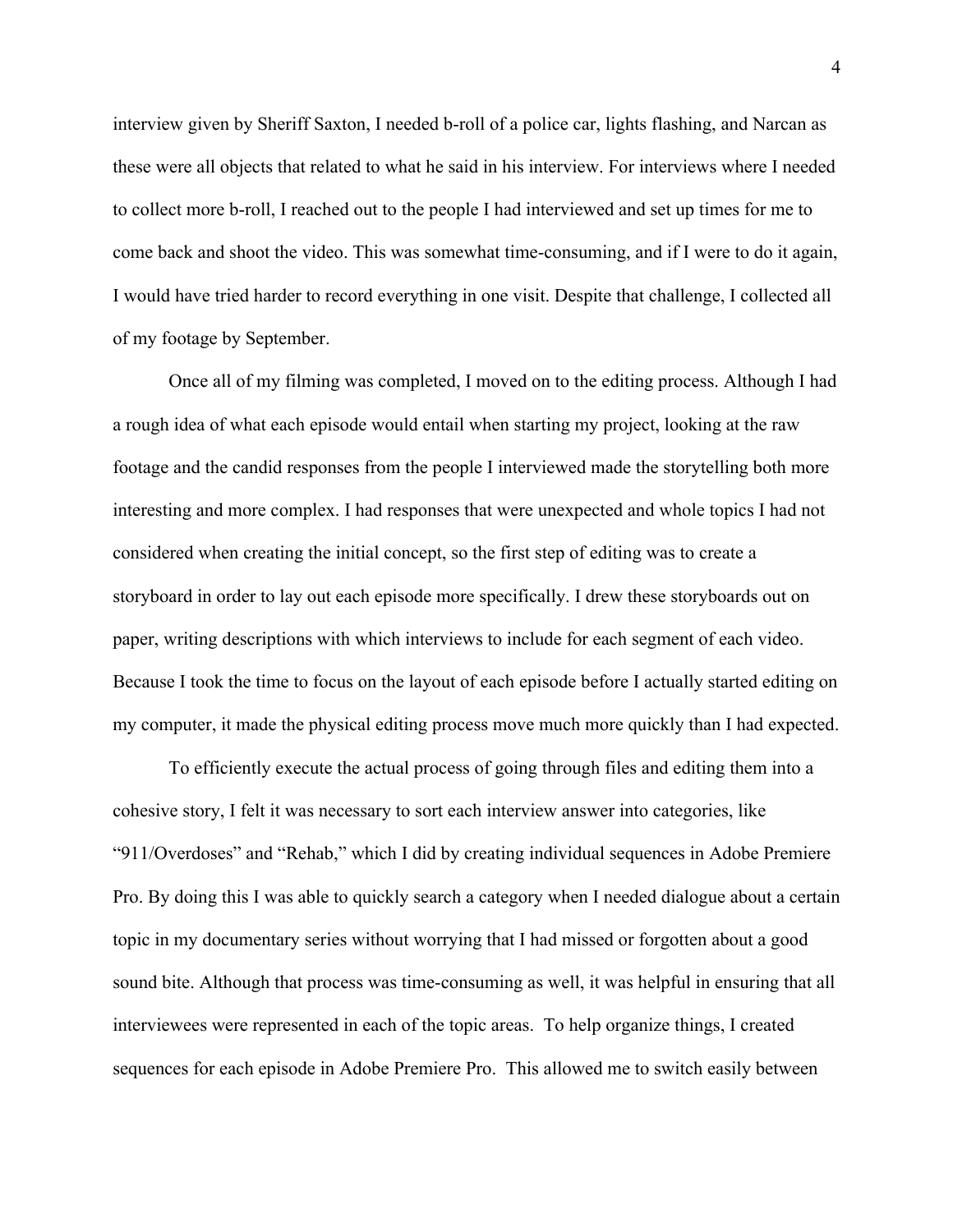episodes when working with b-roll footage and helped ensure I was not using all of the same footage in multiple episodes.

When I felt that there was a portion of the storyline that needed to be explained or set up with narration, I wrote out a script and recorded the narration. Instead of writing a full script before beginning, I wrote individual scripts for each narration as it came up, so as not to overnarrate the story. I wanted as much of the documentary to be in the interviewees' own words as possible, so I only added my own narration when I felt it was truly necessary and beneficial to the overall storyline. When editing the rough cut of each episode, I recorded myself on my iPhone and sent the files to myself so I could have an instant placeholder for my final narrations. Before adding b-roll to each episode, I went back through and recorded my voice properly using a Zoom H4N Pro microphone. I then replaced the iPhone recordings with the final recordings so that the timing would be accurate for me to add the b-roll correctly to the episodes.

Finally, after laying out the skeletons of each episode, I was able to add the b-roll, sounds, and music. Because I had recorded b-roll with certain subjects in mind, it was relatively easy to search through footage and find fitting b-roll for a certain part of the story. My b-roll footage served as a way to cover cuts in the editing, but more importantly as a way to add visual interest and creativity to the project. There were also certain parts of the story where I was unable to film supporting b-roll, like shots of heroin or moments where a graph would be more helpful to the storyline. In these cases, I found non-licensed or creative commons media to use as b-roll. I believe that using this media for b-roll in combination with the supporting footage that I shot creates a more dynamic and interesting storyline for the viewer. The borrowed footage allows the viewer to better visualize what is being said in the interviews in a way that I would not have been able to express through my own footage as a result of access and production level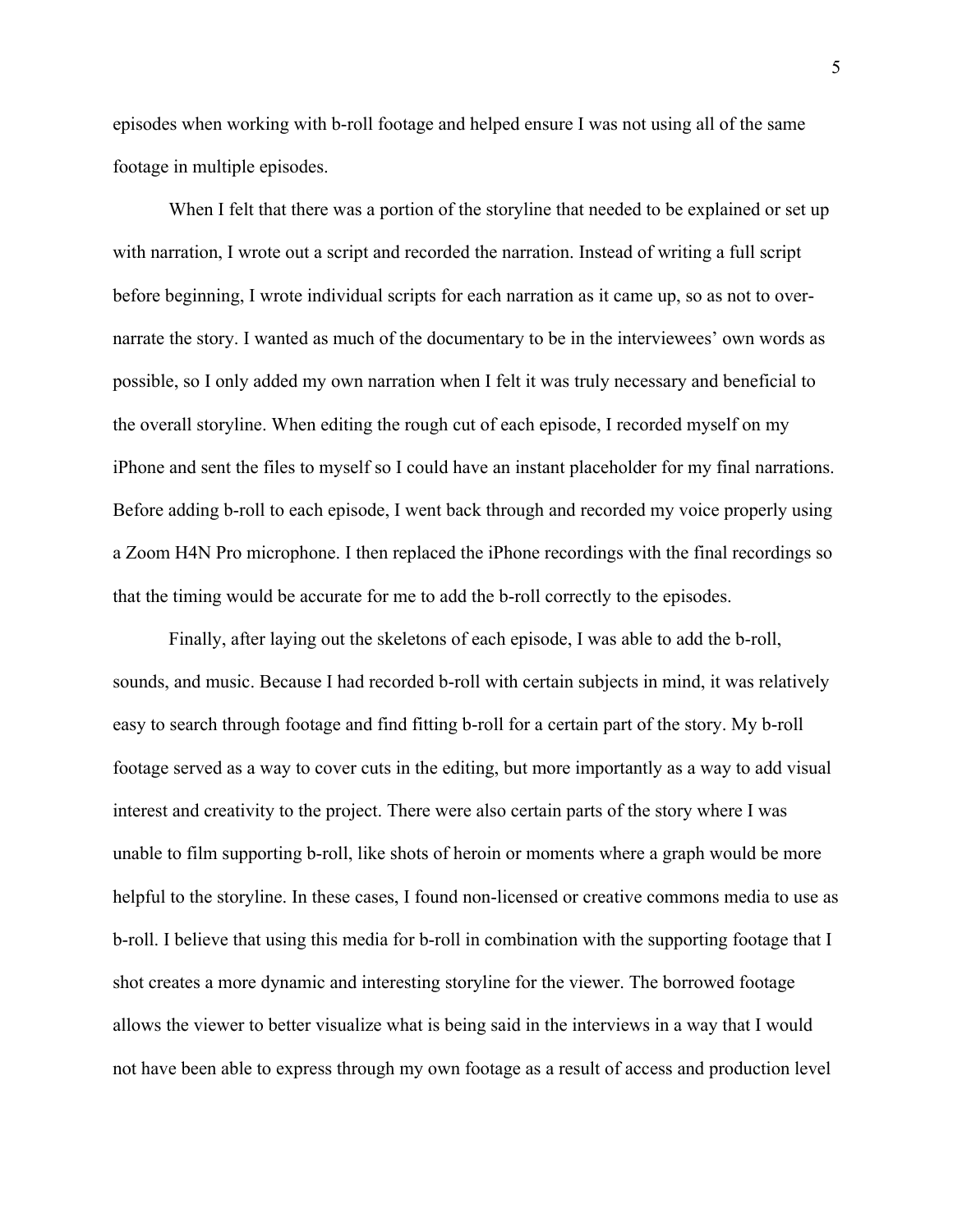constraints. For the music and sound effects, I searched royalty-free music websites that I already trusted from previous projects, such as incompetech.com. I found music that I believed would not be distracting from the dialogue, and I placed songs within each episode strategically so that they would support the mood of the interview. Using music will help the viewer to fully feel the project on a deeper level rather than simply understanding what is being said. I used sound effects to create feeling, as well as clarity, throughout the episodes. I added these effects sparingly so as not to take away from their effectiveness or distract from the overall story. For example, I put siren sounds in places where emergency situations were being discussed as the average viewer automatically has an emotional reaction to sirens and understands that there is an emergency when he or she hears the sound of a siren.

Throughout the process of creating my thesis project, I encountered several challenges and obstacles. Because I was required to coordinate with several people across several different fields and backgrounds in order to set up interviews, I found communication to be the most difficult part of my project. I came across multiple barriers in terms of finding times for interviews and getting timely responses from the people I was interviewing for the series. For example, my contact for the rehabilitation facility who had been setting up my interviews with staff at the facility was fired during the middle of my project, but I was not informed by anyone at the facility. This caused me to lose communication with my interviewees for a prolonged period of time before I was eventually able to communicate with them again directly through the rehabilitation center. I believe this challenge taught me an important lesson about being persistent and making sure to have reliable contact information when taking on a journalistic project. As filming of the series progressed, I felt that I improved in this realm, and I will be better prepared for challenging communication in future projects of this nature.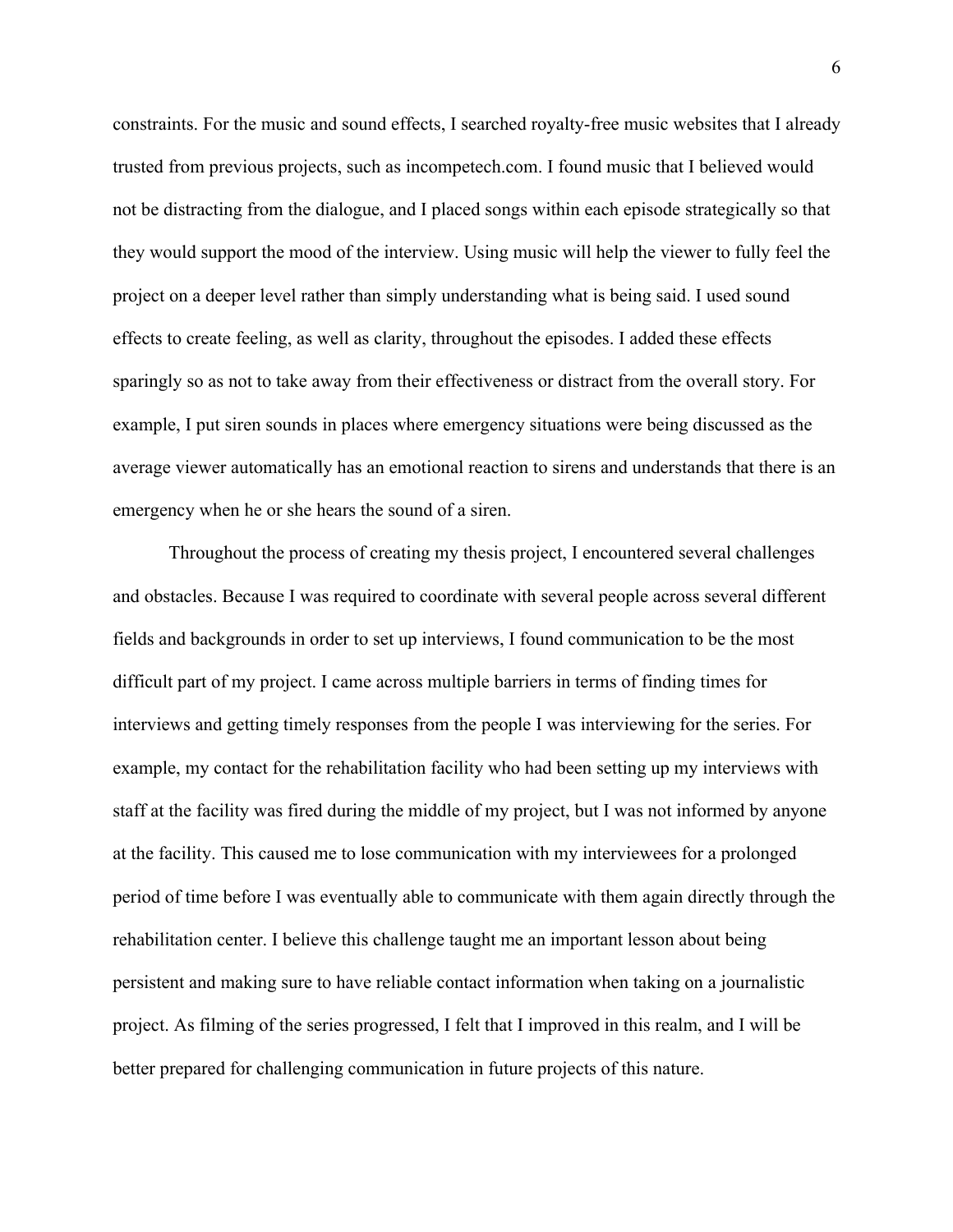Another challenge I faced was in travelling to and from Michigan in order to film the entirety of the project. Although I knew this would be a necessary step from the beginning, it still proved to be frustrating at times, especially in terms of scheduling out-of-state interviews in line with my class and work schedules. Most of my interviews had to be conducted on Fridays, weekends, or Mondays so that I could plan to drive home for a long weekend rather than try to leave Muncie during the middle of the week. Because I had limited time in Calhoun County, it also meant that some weekends when I was home, I was filming three or four interviews in a very limited amount of time, which was strenuous in itself. However, I found that the reward of creating a project around a place which is so meaningful to me far outweighed the inconvenience that sometimes came with filming the series.

Something else that I found surprisingly challenging was the unexpected problems that came along with using rented equipment from University Media Services. Because I shot my series on basic equipment that most telecommunications students have access to, such as the Sony Nx5 camera and Fiilex lights, I found myself running into issues with faulty equipment. For example, on one shoot I had a camera battery die in the middle of my interview, and when I went to change it for the secondary battery they had given me, I found that battery to be dead as well. Of course, I should have made sure to check batteries before starting the interview, and from that day forward, I always made sure the batteries that came with my camera had time to charge, just in case I had been accidentally given more dead batteries. On another occasion, a sensor inside of the camera was loose, which I had not been informed of before renting the camera, so during my shoot a black ring kept appearing around the edges of my shots. This issue could only be resolved by turning the camera off, waiting a minute, then turning it back on. While issues such as these can be expected when using video equipment that hundreds of other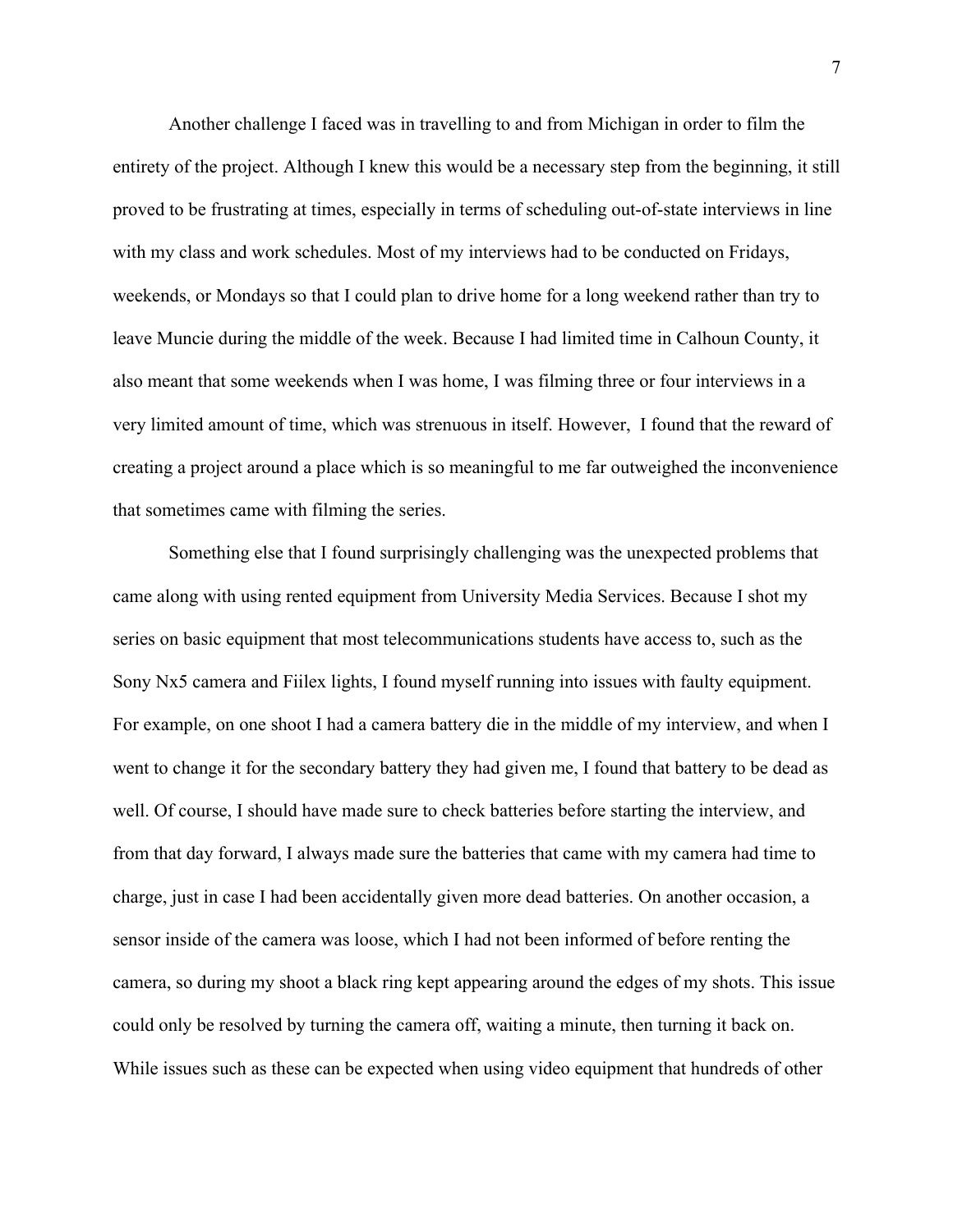students are constantly using, I could have avoided such issues altogether by using my own equipment instead of the university's.

After creating this series, there are several aspects I would change about my method if I were to do the project over again. As stated above, I would have recorded b-roll on the same day as interviews when possible to avoid more difficult scheduling. I also would have put more variation into the way that I framed interviews, as I realized when editing that the interviews looked a bit repetitive. I could have achieved this variation by having more interviews where the subject was doing something related to the topic on which they were speaking, like when the sheriff deputy was talking with me while in the police car. If I would have done more interviews in this fashion, the interviews themselves would not have required as much b-roll to make them interesting, and the videos would have been overall less stagnant.

Another piece of my method that I would change were I to redo this project would be to work more on the project throughout the filming process. When making the series, I saved up all of my footage on a hard drive and did not touch it much, if at all, until I was completely finished filming and ready to move onto the editing process. If I would have begun cutting and categorizing the footage as I collected it, it would have saved me a significant amount of time during post-production. Along these lines, it would have been much better for organization purposes if I would have taken the time to go through the files, discarding the ones I did not need and naming and sorting the usable files into labelled folders. This would have allowed me to access the files I needed much more easily when it came time to edit the episodes, whereas in actuality, I had to search through my entire hard drive by date to find all of the files I had dumped onto it while filming.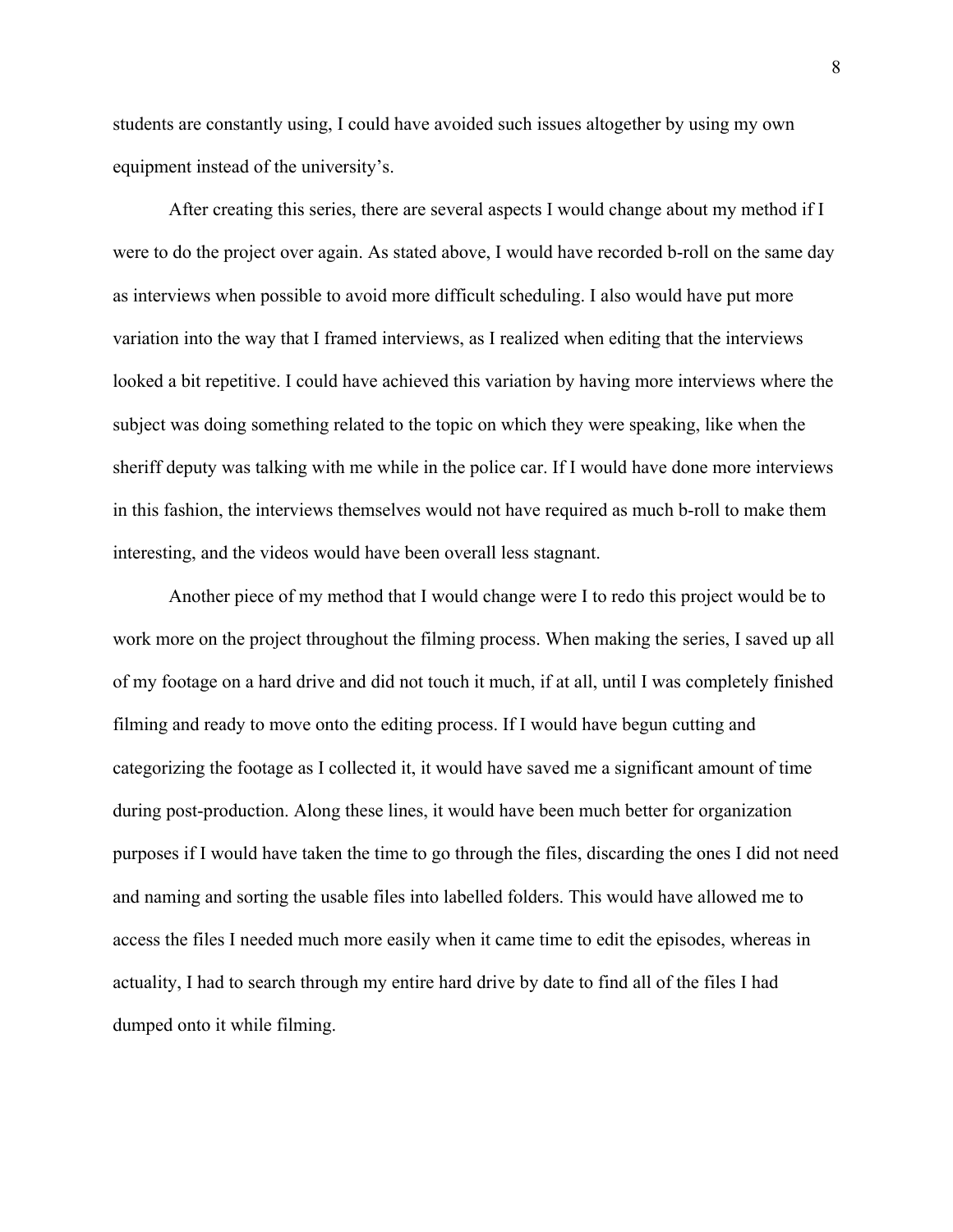Finally, I wish I would have taken more time for pre-production so that I could have planned and scheduled my shoots, and subsequently, my out-of-state travel, ahead of time as much as possible. If I were to do this project over again, I would have been more organized about finding all of my interview subjects and scheduling times with each of them before filming began so that I could have had a set schedule with coordinated weekends to travel to Michigan. If I would have followed such a plan, I would have been able to save a significant amount of time and money by travelling fewer times. I believe that if I would have planned my interviews in this fashion, it also would have allowed me more time and structure to craft better questions, setups, and coordination of topics.

Through the creation of my thesis project, I feel that learned and grew in every aspect of video production. As a result of making this documentary series on my own, I was forced to use skills in areas of production that were outside of my comfort zone, such as being my own director of photography. Going into the project, I understood the basic skills of how to operate the camera equipment I was using, but by practicing in interview after interview, I became more comfortable with the camera, as well as with branching out and trying more creative techniques. This project also allowed me to gain experience editing a larger-scale piece as I do not work very often in post-production. I learned throughout the editing process how to be more efficient by memorizing shortcuts and by finding the workflow that was best for my personal editing style, like creating categorized sequences to sort interview answers into for easy access. I learned new ways to use Premiere Pro, the editing software I have been using for years, in order to get the most out of its capabilities. For example, something seemingly simple that I had not learned how to do before this project was making a still image appear to move and/or grow on the screen in order to make it more visually interesting to the viewer. This is a commonly used technique in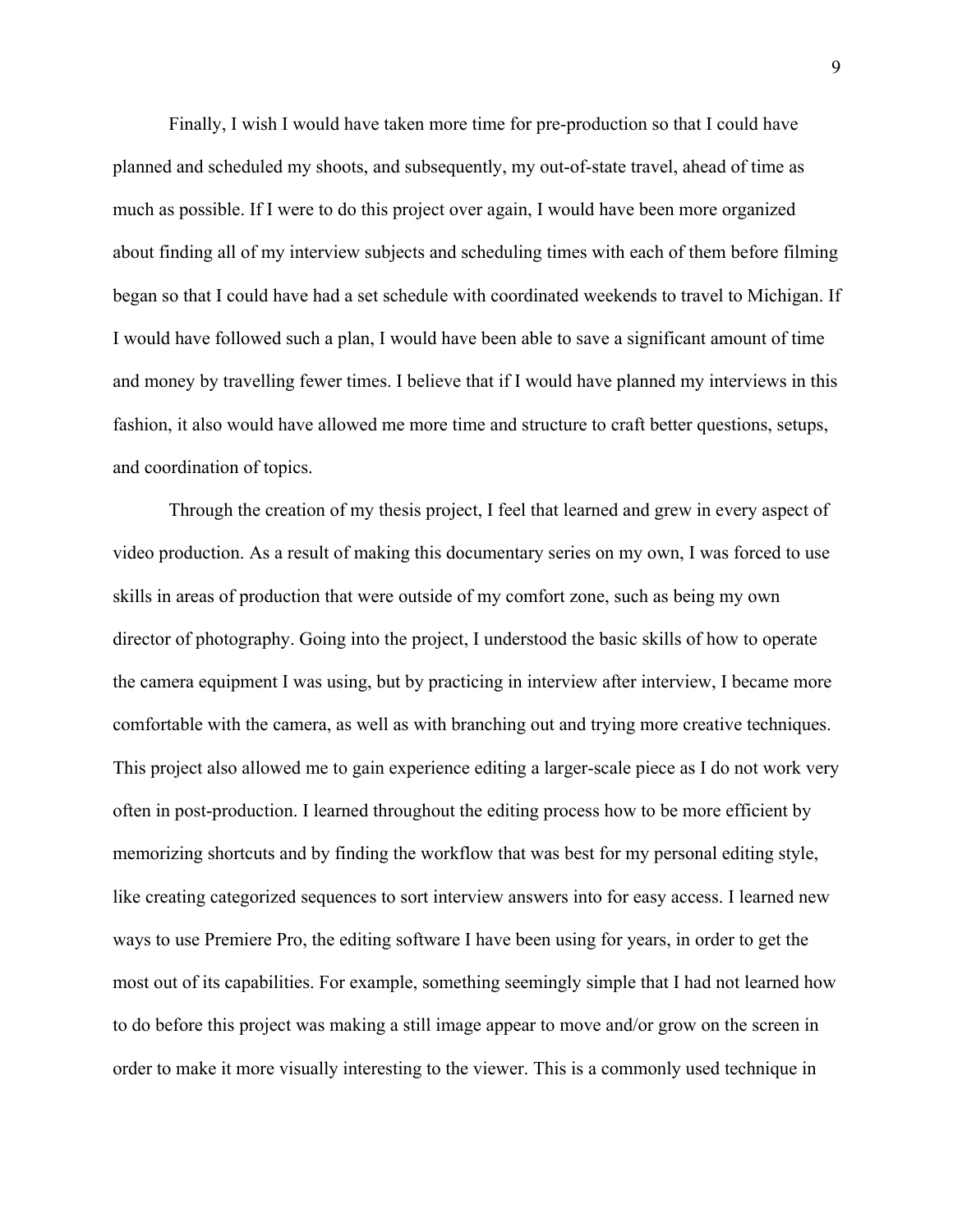documentaries, but I had never needed to use it before. Through trial-and-error and by combining my knowledge of other Adobe software like After Effects with my existing knowledge of Premiere Pro, I was able to find and effectively use the controls to make this effect appear on the still images throughout my project.

Overall, I feel that creating this documentary series challenged me in ways that have truly prepared me for life in the video production field after graduation. I tackled a more serious topic than I had ever worked with before, and I did it on a larger scale than I had ever created before. The challenges that I faced, from coordinating interviews and dealing with equipment malfunctions to the typical obstacles of putting together a cohesive piece in post-production, pushed me to think critically and solve the problems I encountered. The end result of my project turned out to be just what I wanted it to be: a thought-provoking exploration into a deeply complicated subject that allowed viewers to gain insight and knowledge while highlighting the frustrating fact that there is no simple solution to the problem of opioid addiction. This documentary series is one that I truly believe is important for people to watch and learn from. It presents subject matter that is often difficult to hear and discuss, but as the series shows, the inability to face the serious truth of opioid addiction only furthers the problem. The representation of differing opinions, experiences, and types of people creates a viewing environment that is accessible and welcoming to audiences of almost any background and baseline knowledge of the topic. My hope is that through this project, people in Michigan and across the country can become more knowledgeable about the true nature of opioid addiction so that support and resources can continue to grow in order to successfully fight the opioid crisis.